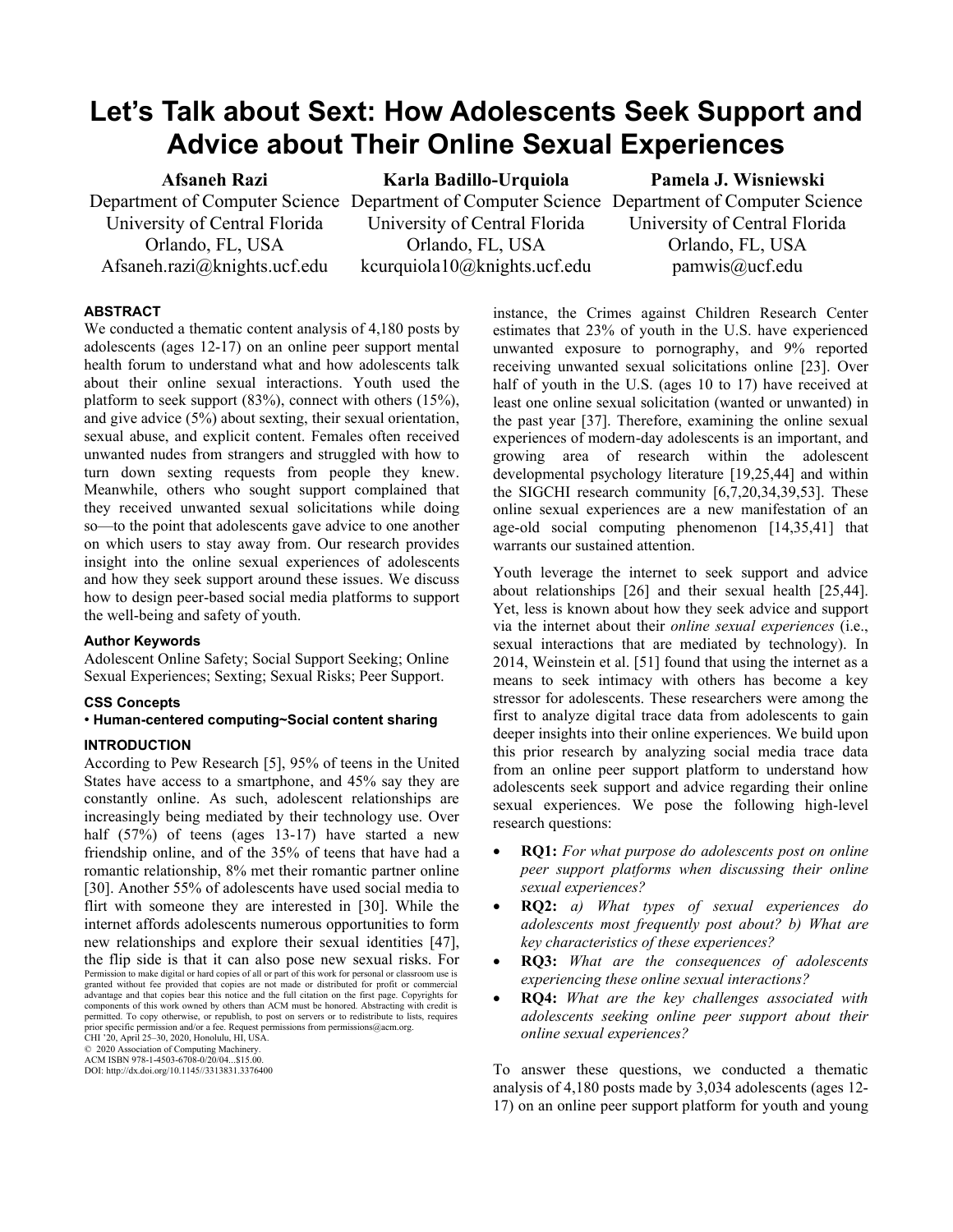adults. We found that adolescents used the platform to seek support, connect with others, and give advice about their online sexual experiences. For the most part, females were the primary posters, asking for advice on how to combat peer pressure when a romantic interest or friend asked for nudes. A significant number of adolescents expressed concerns about unwanted sexual advances, while they were seeking support online—to the point that some posts warned adolescents about other malicious users. Another major theme was that adolescents tried to connect with others who had similar life experiences as them. Our study makes the following research contributions:

- Analyzes social media trace data to provide an unfiltered view into the lived online sexual experiences of over 3,000 adolescents.
- Provides a deeper understanding of peer support seeking behaviors for their online sexual experiences.
- Uncovers the challenges of online peer support and makes recommendations for design.

Our research makes empirical contributions to the fields of Human-Computer Interaction (HCI), adolescent online safety, and online peer support. Our findings will also help designers create online peer support forums that consider the vulnerability and online safety of adolescents.

## **BACKGROUND**

The SIGCHI community has a history of engaging in important work related to sensitive online disclosures and sexual abuse [3,4,31,33]. For instance, Andalibi et al. [4] investigated self-disclosures by sexual abuse survivors and the relationships between anonymity, disclosure, and support seeking. Similarly, our work studies selfdisclosures about sexual abuse but more broadly examines other online sexual experiences. In contrast, our research specifically focuses on adolescents, who are developmentally different than adults. Below, we situate our research at the intersection of technology, sexuality, and online risks for adolescents. We highlight the gaps within the literature to emphasize the contributions of our research.

# **Adolescents, Technology, and Sexual Exploration**

Emergent technologies, such as social media and mobile smartphones, have provided new means for adolescents to explore, seek advice, and talk about sensitive topics, such as their sexuality, sexual health, and sexual experiences [17,44,52]. For example, Suzuki and Calzo [44] studied two online bulletin boards to understand the types of sexuality and relationship questions adolescents asked their peers. They found that adolescents often posted about their physical, emotional, and social selves. Romantic relationships and sexual health were the most common topics discussed. In contrast, Forte et al. [17] surveyed high school students about their social media and informationseeking behaviors. They found that students frequently asked their social networks about school-related topics, rather than sexual identity or health. While this work demonstrates that adolescents leverage the internet to seek

support and information, it also suggests that adolescents use online platforms differently based on the context (e.g., health) and audience (e.g., classmates). Further, this research gives us insights into how adolescents seek support for sexual health in general, rather than technologymediated sexual experiences. We build upon this literature by examining how adolescents seek support about online sexual experiences via online platform for peer support.

## **Adolescent Online Safety and Sexual Risks**

The bulk of research around adolescents and their online sexual experiences has primarily focused on sexual risks, including sexting (e.g., [13,24,28,37,40,48]), unwanted online sexual solicitations [36], and online sexual grooming [18]. In 2018, Sklenarova et al. [42] conducted a survey with German adolescents to understand their experiences with unwanted sexual solicitations. They found that 51% of adolescents had experienced online sexual interactions, mostly with peers. Only 10% of these experiences were perceived as negative or unwanted, but those who lacked social support received more unwanted solicitations [42]. While such findings are valuable, most of our knowledge about what adolescents are doing online, as well as the outcomes associated with these activities, is derived from large-scale surveys [23,29] or smaller-scale interview studies [9,32] that rely heavily on self-reports [39], which may be limited by recall bias [21] and social desirability bias [16]. Only a few studies have leveraged digital trace data of adolescents. In 2014, Doornwaard et al. [12] friended 104 Dutch adolescents on Facebook and conducted a content analysis of adolescents' friend-based interactions and uncovered that about a quarter of the profiles contained sexual and romantic references. A clear theme from the literature is that adolescents frequently experience sexual interactions online; yet, there is still more to uncover in terms of how adolescents seek support and advice regarding these online sexual interactions. Further, more research needs to examine the interplay between adolescent mental health, online peer support, and the online sexual experiences adolescents discuss via such platforms [50]. The contributions of our work lie at these intersections.

## **METHODS**

We analyzed digital trace data from an online peer support platform. The platform operates primarily as a mobile app targeted towards youth to provide mental health support. The primary researcher licensed the dataset that contained about five million posts and 15 million comments made by approximately 400 thousand users. The dates of the posts ranged from 2011 to 2017. We anonymized the name of the platform to protect the identity of the adolescents included in our data analysis. Approximately 70% of the users on this platform are between the ages of 15-24 with 6% (21K users) between the ages of 12-15. We filtered posts by age to only include adolescents between the ages of 12-17. While nationality was not a variable in the dataset, most of these youth were English speakers primarily from the United States, United Kingdom, and Europe.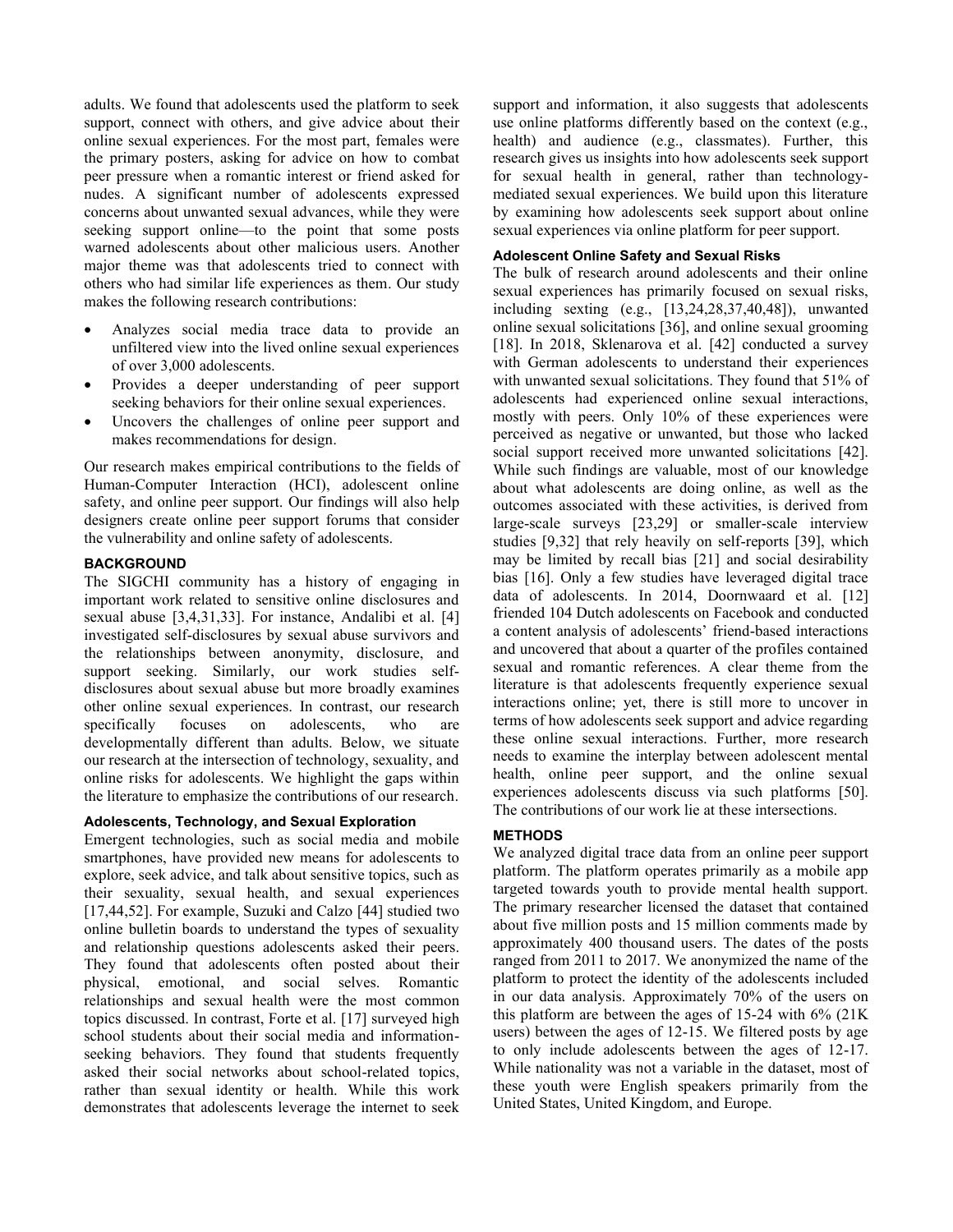## *Considerations for Data Ethics*

Our Institutional Review Board (IRB) determined that this research was exempt from human subjects' review because personally identifiable information (e.g., usernames) was removed prior to sharing the dataset with the researchers. However, we still took the utmost care to preserve the confidentiality and privacy of the adolescents within our dataset. Due to the complex nature of the dataset (e.g., open-ended text responses without images), we took an extra precaution of requiring all research assistants who had access to the dataset to complete IRB CITI Training for working with human subjects before working on this project. We also made sure that any personally identifiable information was removed prior to including any quotations within our results. We confirmed that none of the quotations included in this paper could be tied back to the original poster through a search on Google. Additionally, due to the explicit nature of many of the posts (e.g., describing sexual assault, sexual acts, self-harming behaviors, etc.), we took special care to continually assess the mental health vulnerabilities of our research team [2]. As a result, we revised our scoping criteria (as discussed below) to remove self-harm content that was less relevant to this analysis and reassigned one undergraduate research assistant to work on another project that was less triggering for them. There were no cases where we had access to personally identifiable information for individuals reporting sexual abuse or imminent risk to a minor. Therefore, we did not need to invoke our status as mandated child abuse reporters during this research project.

## *Scoping and Relevancy Coding Process*

Given the dataset included over five million posts, the goal of our scoping process was to scale down the dataset to a practical size for qualitative analysis. Therefore, we focused our investigation on original posts (not comments) made by adolescents (ages 12-17) that discussed online sexual experiences, behaviors, or interactions. To do this, we first included search terms for popular social media platforms between the years 2011 to 2017 [55], which included Instagram, Kik, and others. Then, we searched for common sexual jargon used by adolescents [46]. Next, we supplemented these terms through an exploration of the dataset. research assistants read over 5,000 posts to generate a list of keywords relevant to our topic. Once we reached a saturation point where reading an additional 50 posts did not result in additional keywords, we concluded this process. The final lists of keywords (**Table 1**) were grouped conceptually at the intersection of "online" terms and "sexual" terms. The first author created a SQL query to identify posts that contained these terms, and the research team worked together to refine and optimize the query for relevance. The final data query resulted in a record set of 8,271 posts made by 6,351 adolescents. The posts were then divided among five research assistants for relevancy coding. Two independent coders read each post and coded it based on the following inclusion criteria:

## **Keywords**

**Online terms**: Facebook, Instagram, Tinder, Bumble, Grinder, Snapchat, Craigslist, Skype, Hinge, Whatsapp, Kik, Discord, Messenger, Omegle, Vimeo, Vine, Tumblr, Myspace, 4chan, Reddit, forum, blog, video chat, Facetime, ft, message, dm, sent, send, pm, online, meet on, met on, webcam, gaming, cyber, blackmail, internet, AMOSC, f2f, LMIRL

**Sexual terms**: Sex, nude, naked, flirt, STI, STD, grooming, LDR, predator, rape, solicit, dick, threesome, 3some, pussy, vagina, penis, cock, cunt, anal, clit, clitros, thick, boob, breast, tit, nipple, oral, sodomy, finger, handjob, touch, balls, fondle, birth control, BCP, plan b, condom, #metoo, nonconsensual, pedophile, catfish, BDSM, bondage, dominant, sadism, masochism, lesbian, gay, cougar, smash, virgin, underage, minor, nsfw, make out, made out, sugarbaby, horny, LEWD, blowjob, BJ, friends with benefits, DFT, hentai, porn, dry hump, Netflix and chill, thirsty, TDTM, cum, sperm, semen, cunnilingus, dildo, ejaculate, masturbate, erect, fellatio, foreplay, foreskin, genital, hepatitis, herpes, homo, hymen, IUD, lube, morning after, morning wood, libido, hickey, lick, one night stand, orgasm, rimming, scrotum, vibrator.

#### **Table 1: Scoping Search Terms**

- 1. The post involved an online component—beyond that adolescents were posting, and
- 2. The post discussed sexual topics, such as sexuality, sexual behaviors, and/or sexual experiences.

For example, the post below came up in our search results (based on the words in bold):

*"I smashed my iPod by accident and haven't been able to get a new one until now. Nothing serious.... I'm okay :') I'm hear for anyone who needs to talk to me... At ANYTIME!! <3 Kik:* [Kik ID]*"* 14yr old Female

The post was deemed irrelevant because it had an online component but did not discuss anything sexual (the term "smashed" was not used in a sexual manner). Posts were removed because they were surveys (26%), duplicates (5%), public service announcements (e.g., phone numbers to hotlines) (4%), unoriginal content (e.g., song lyrics)  $(3\%)$ , or were not written in English  $(\leq 1\%)$ . We calculated Interrater Reliability [43] on our relevancy coding and found substantial agreement (Cohen's kappa=0.71). To resolve conflicts, we formed a consensus among all five coders. Our final dataset included 4,180 relevant posts.

## **Data Analysis Approach**

We conducted a qualitative thematic analysis [10] of the adolescents' posts. First, two independent raters coded 10% (N=418) of the posts to generate initial codes for the analysis. Five research assistants split up these posts and met to form a consensus across their codes and create a master codebook. Then, two independent coders (of the same group of research assistants) recoded this data to confirm IRR, which ranged from substantial agreement  $(0.71)$  [43] to a complete agreement  $(1.00)$ . Next, the remainder of the dataset was divided among the five coders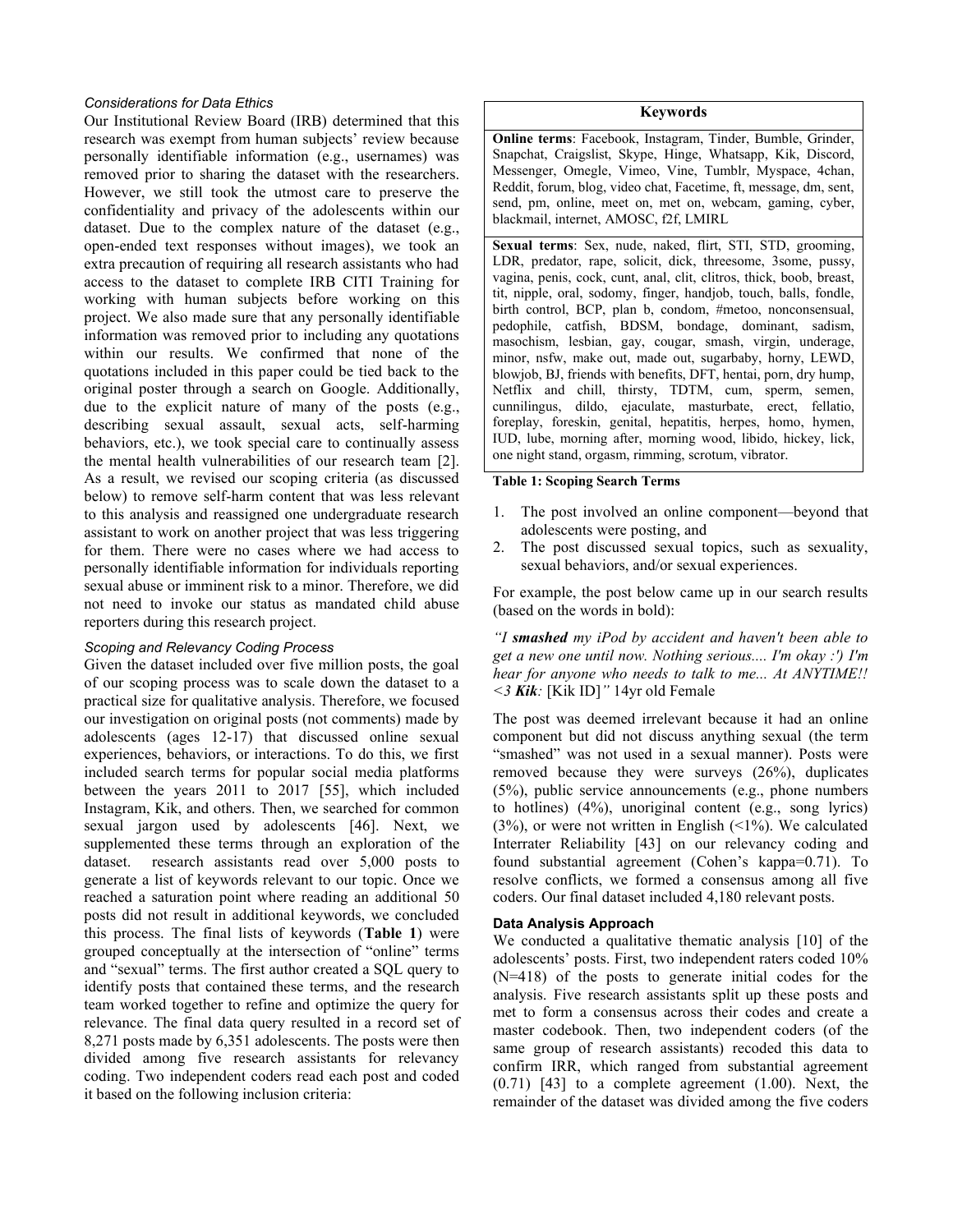| <b>Purpose of Posts (RQ1)</b>                                    | <b>Seeking Support</b><br>$(83\%, N=3,474)$                                                                                                       |  | <b>Trying to Connect</b><br>$(15\%, N=635)$                                                                                                 | <b>Giving Advice</b><br>$(5\%, N=200)$                                                                                         |
|------------------------------------------------------------------|---------------------------------------------------------------------------------------------------------------------------------------------------|--|---------------------------------------------------------------------------------------------------------------------------------------------|--------------------------------------------------------------------------------------------------------------------------------|
| <b>Types of Teen Online</b><br><b>Sexual Experiences (RQ2a)</b>  | Sexting $(78\%, N=2,706)$<br>Sexual orientation<br>$\bullet$<br>$(16\%, N=549)$<br>Sexual abuse $(8\%, N=292)$<br>Explicit content $(7\%, N=237)$ |  | Sexual orientation<br>$\bullet$<br>$(62\%, N=392)$<br>Sexting<br>$\bullet$<br>$(37\%, N=234)$<br>Sexual abuse<br>$\bullet$<br>$(5\%, N=30)$ | Sexting<br>$\bullet$<br>$(62\%, N=123)$<br>Sexual orientation<br>$(27\%, N=54)$<br>Sexual abuse<br>$\bullet$<br>$(21\%, N=42)$ |
| <b>Characteristics of Online</b>                                 | <b>Situational context</b>                                                                                                                        |  | Codes: Initiator, Recipient (Unwanted)                                                                                                      |                                                                                                                                |
| <b>Sexual Experiences (RQ2b)</b>                                 | <b>Relationship context</b>                                                                                                                       |  | <b>Codes:</b> Stranger, Acquaintance/Friend, Dating, Family                                                                                 |                                                                                                                                |
|                                                                  | Coping response                                                                                                                                   |  | Codes: Engaged, Rejected (Blocked or Reported), Did nothing                                                                                 |                                                                                                                                |
| <b>Consequences of Online</b><br><b>Sexual Experiences (RQ3)</b> | <b>Consequences</b><br>Feelings                                                                                                                   |  | Codes: Mental Health, Bullying, Exposure, Blackmail, Positive                                                                               |                                                                                                                                |

**Table 2: Final Codebook Dimensions, Themes, and Codes**

<span id="page-3-0"></span>for coding. Once the data coding was complete, the first author reviewed the codes and used an axial coding process [11] to merge similar codes, groups codes conceptually by theme, and identify emerging patterns. **[Table 2](#page-3-0)** presents the final codebook dimensions, themes, and codes. To address **RQ1**, we identified three primary types of posts: 1) Seeking support from others, 2) Trying to connect with others, and 3) Giving support to others. Across all three types of posts, we identified the following types of sexual experiences (**RQ2a**) being discussed:

- **Sexting:** Posts that mention sending or receiving sexually explicit messages or photos, cybersex, or other sexual exchanges online.
- Sexual orientation: Posts exploring one's gender identity or sexual orientation.
- Sexual abuse: Posts discussing a sexual violation, harassment, abuse, or aggressive sexual behavior.
- **Explicit content:** Posts about viewing sexual content online, such as pornography.

Finally, for the posts that sought support about online sexual experiences (N=3,474), we identified the following salient characteristics of the interaction (**RQ2b**):

- **Relationship context:** The relationship (e.g., stranger, acquaintance, or dating) between the adolescent and person in which they had the online sexual experience.
- Situational context: Whether they initiated or were the recipient of an unwanted solicitation.
- **Coping Response:** How they responded (e.g., engaged in the activity, rejected an advance, or did nothing).

Finally, we analyzed the consequences (**RQ3**) associated with each type of sexual experiences, which included mental health related problems, bullying or harassment, unwanted exposure, blackmail, or positive feelings. We allowed for double-coding and did not apply codes if they could not be determined from the post. Therefore, percentages in Table 2 may add up to slightly more or less than 100% for each dimension coded. We present our findings in descending order based on the frequency of the coded dimensions within our dataset.

# **RESULTS**

In this section, we present our results. We use **Table 2** as the over-arching structure for this section.

## **Descriptive Characteristics of Adolescent Users**

The 4,180 posts in our analysis were made by 3,034 unique adolescents. The adolescents were between 12 and 17 years old, with the average age (at the time of posting) being 15 years old. Most of the adolescents were 16 years old (28.2%), while the rest were 17 (26.3%), 15 (22.3%), 14 (15.5%), 13 (6.4%), and 12 (1.3%). Most of the posts were from female users (73%), with 16% from males, and 11% from non-binary or unspecified gender individuals. About 38% of the posts were posted anonymously. These adolescents had been active for an average of 7.5 months from the date they posted in the dataset. On average, the adolescents posted 206 original posts (*SD* = 436) and 898 comments  $(SD = 2,040)$ . About a quarter of the posts  $(26%)$ specifically mentioned using other social media platforms. Of these posts, the majority mentioned Kik (43%), followed by the peer support platform (15%), Snapchat (12%), Instagram (8%), Facebook (8%), Skype (4%), Tumblr (4%), and Omegle (2%). Adolescents disclosed mentalhealth issues (18%), that they engage in self-harming behaviors (5%), and they thought about or attempted suicide (4%). They also mentioned that they have other mental health issues such as anxiety, personality disorders, etc. (4%). Adolescents posted on a range of topics, including their offline sexual experiences, relationship advice, hopes and dreams, family, dieting, mental health, self-harm, and suicidal ideation. However, we made the explicit choice to not conduct a person-based analysis that could unintentionally aggregate disaggregated data in a way that would make an individual adolescent identifiable.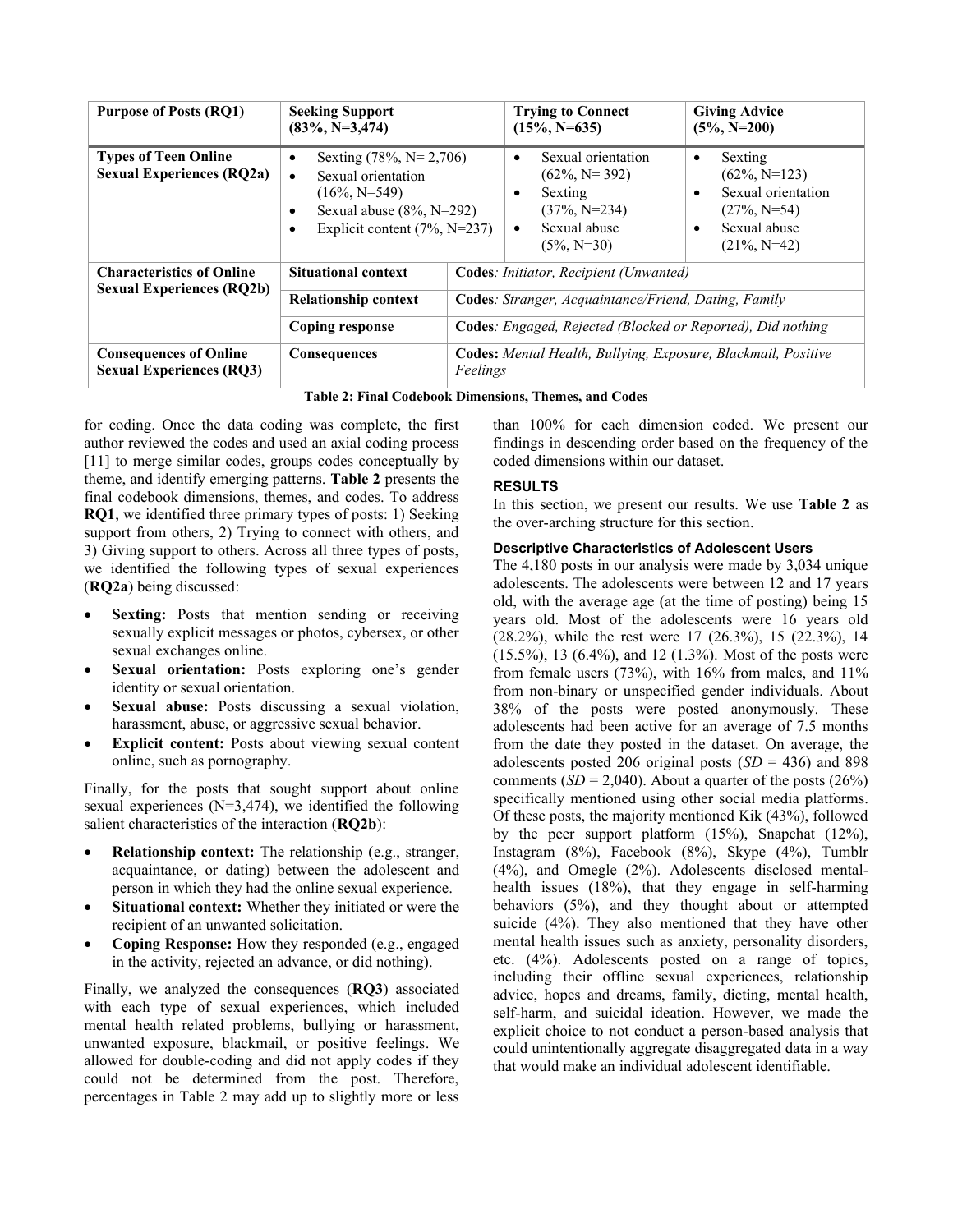# **Seeking Support for Online Sexual Experiences**

Adolescents who sought support spoke generally to the crowd—asking everyone for advice, sharing their intimate personal experiences, or were just venting, so they could be heard. They openly complained about their problems, shared their stories, and recounted awkward situations for which they explicitly sought support and/or advice. We identified four different types of online sexual experiences for which adolescents sought support: 1) Sexting (78% of support seeking posts, N=2,706), 2) Sexual Orientation  $(16\%, N=549), 3)$  Sexual Abuse  $(8\%, N=292),$  and 4) Explicit Content (7%, N=237). In the subsections below, we describe each type of support seeking in more depth.

#### *Seeking Support about Sexting*

The most prevalent type of sexual interaction for which adolescents sought support was sexting. Of the posts about sexting, 66% involved requests to exchange sexual messages and/or nude photographs or videos. The other 43% discussed cybersex via real-time messaging or videosharing apps. First, we analyzed these posts to understand the *situational context* of the experience—whether the adolescent said they were the initiator or recipient of the request. In almost half of the posts (46%) adolescents said that they received a request, rather than being the initiator (19%). Of the sexting posts where the adolescent was the recipient, 61% implied that the exchange was unwanted:

"*GAH! I can't believe that I was talking to a guy for 5 minutes and out of nowhere he just sends me a naked pic. THE FUCK?! Honestly, WHY?*" 13yr old Female

In cases where users initiated the interaction, they often thought sexting might bring their relationship to the next level. Sometimes, they offered to send nudes to a romantic partner but did not receive the response that they were expecting. Therefore, they sought advice on how to interpret the situation, after it took an unexpected turn:

"*I have been going out with my boyfriend for like 5 months now and we haven't done anything past kissing. I offered to send a nude a few nights ago and he got really pissed and said how I shouldn't send nudes to people. we haven't talked since. Confused!?!?"* 14yr old Female

In these situations, adolescents (mostly females) were often more concerned about how the sexting interaction changed the nature of their relationships with others, rather than the repercussions from having engaged in sexting itself. Other times, they posted because they sent a nude photo or engaged in cybersex, but then something negative happened (e.g., someone sharing the nude images to others at school) to make them regret their own actions. Youth sought advice on how to recover from these types of mistakes:

"*I sent nudes to my friend. I know it's stupid but the compliments were so nice and made me not hate myself for a while, I trusted him…at school he showed half my grade. In so embarrassed I cut when I got home and filled the tub*  *with blood…I hate him so much, but I hate myself more. Please help :(*" 15yr old Female

In most cases, when adolescents said they initiated a sexting interaction, they expressed doubt, regret, and confusion. Their posts reflected the need to get feedback from others on how to recover from these situations.

Next, we explored the *relationship context* between the youth and the people in which the sexual exchange occurred. Most of the posts for sexting were regarding interactions with strangers (37%). Adolescents complained about unsolicited nudes and sexual advances and expressed disappointment that people just wanted to use them as a sexual object, rather than get to know them for who they were. When they talked about sexting requests from strangers, they were more likely to complain that the request seemed out of the blue or random. They were less likely to feel pressured or to reciprocate in the exchange. In contrast, 30% of the posts involved sexting interactions with a romantic interest. Usually, adolescents asked for advice on how to navigate sexting within their relationships. Male adolescents were more likely to ask for advice on why sexting exchanges stopped with a romantic partner, implying they wanted the interactions to continue:

"*My girlfriend and I are long distance and before she met me in person we often did sexual things on Skype. Ever since she went back home we haven't done anything:/ Any advice*" 17yr old Male

Meanwhile, many adolescents expressed excitement and nervousness when sexting became a part of their relationships. They were curious about these new sexual experiences and concerned about doing it safely:

"*I just sexted with my boyfriend for the first time and he's 14 and I'm 15 but omg. idk. it was actually kinda fun...I haven't sent any nudes. so I'm safe…agh. idk. can't tell anyone cuz then they'd judge me.*" 16yr old Female

Yet, females were also often frustrated that they were being pressured to share nudes, and scared that if they did not, they would be rejected by their love interest:

"*I am worthless. All my bf like me for one stupid thing. Nudes pics. And when I refuse to send them they brake up w me! I want to slit my wrist so bad!*" 15yr old Female

Females were also confused by their male friends, who made unwanted advances, struggling to set boundaries:

*"One of my best friends from school is getting really weird... He was talking about sending me dick pics and now he's telling me he's really hôrny... I've just stopped replying because I don't want to go there with him... He means to much to me... Can I just ignore him?"* 17yr old Female

We were also interested in understanding how adolescents *coped with or responded* to these sexting situations. For the posts in which they were recipients, most of them (33%) did not engage in the interaction (i.e., did not send nudes or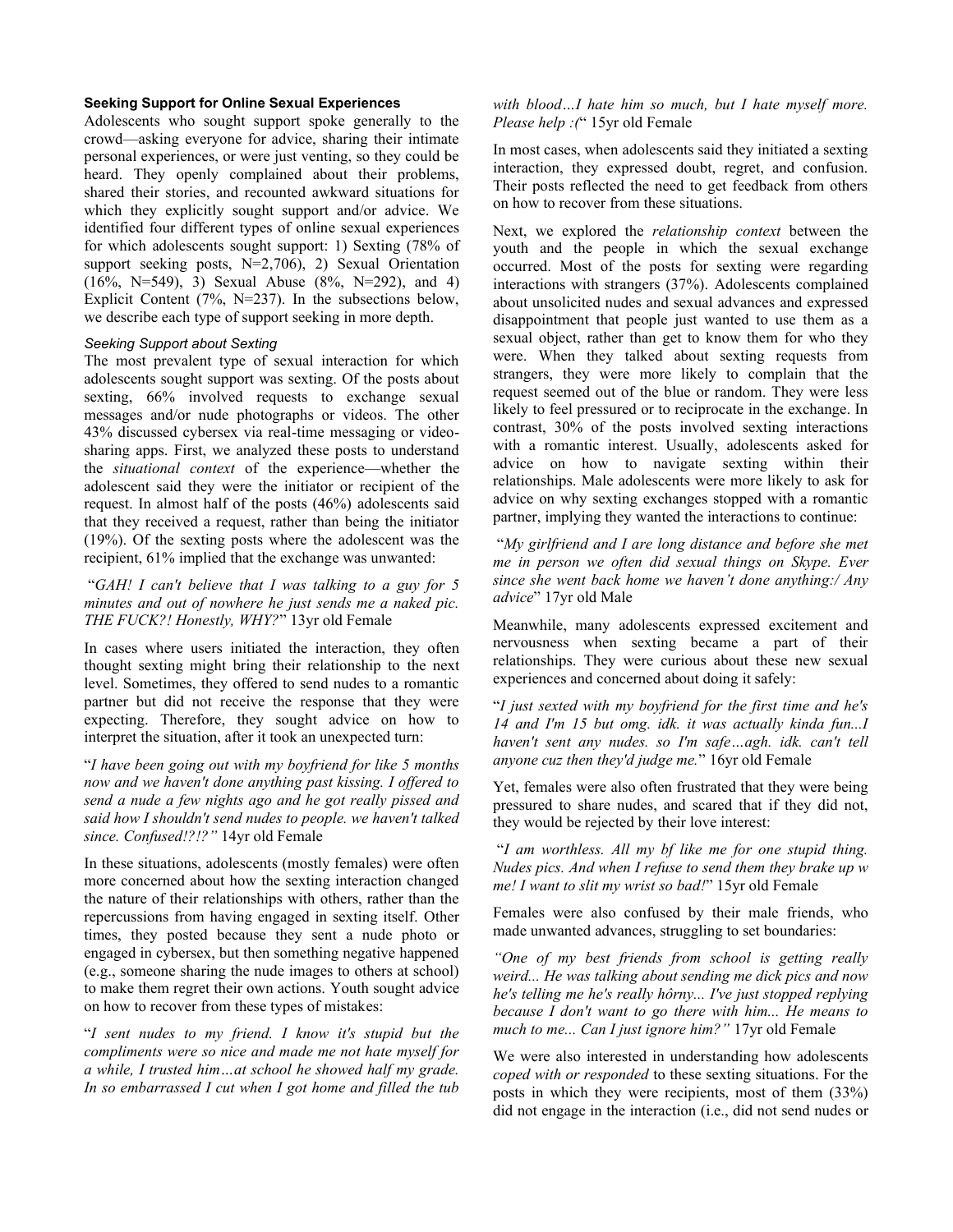sexual messages). When the initiator of the request was a stranger (sometimes another user on the platform), it was easier for them to voice their desire not to engage:

"*There's a guy I message off here…he keeps trying to sext me and I'm constantly making it 100% clear I don't want to do that*  $\circled{a}$ <sup>"</sup> 14yr old Female

Others either blocked or used in-app reporting features to stave off the unwanted request. Often, youth posted their annoyance about having to deal with unwanted solicitations when they were already dealing with other stressors.

*"Some annoying fuck boy just sent me a dick pic. I blocked and reported him…this day has been annoying overall and he is the last thing I really needed."* 15yr old Female

Some (16%) did not take any actions in response to receiving a sexting request or receiving nudes. This occurred more often when the adolescent knew the person who made the request. For instance, when the initiator was an acquaintance, friend, or romantic interest. In these cases, they often ignored the request or receipt of nude material because they did not want to damage the relationship:

"*The guy I really like keeps messaging me, he's really nice but he keeps sending dick pics. I ignore them but he carries on…like wtf do I do?!*' 17yr old Female

Meanwhile, 15% of the posts indicated that adolescents actively participated in the sexting exchange after someone else initiated it. Adolescents (mostly females) expressed regret (similar to when they initiated the exchange) and reflected on how they felt pressured. In some cases, they said that others threatened to self-harm or kill themselves if they did not comply with the request to send nudes:

"*My friend told me she would kill herself if I didn't send her a nude I feel used yet again I did it but... Idk what to feel anymore*" 14yr old Female

Adolescents also received nude pictures from someone else (usually someone they knew), which made them aroused, so they reciprocated. Then, they sought advice on how to interpret how this might affect their relationships:

"*So I've liked this guy for 6 years and he's like my best friend and we love each other so much but like as friends. He's 14. And he just asked me to send pictures to him. Like naked.... And he sent me a pic of his d\*\*k and it kinda turned me on. I kinda sent him a pic back. What does that mean?"* 14yr old Female

Many of the posts highlighted the complicated relationships within the adolescents' lives, where best friends sometimes tried to cross the line to make the friendship sexual. Often, when they posted about sending/receiving nudes to others, even their romantic partners, they expressed reluctance, ambivalence, and guilt, asking advice as to whether they should be sending explicit photos at all. Peer-pressure emerged as a common theme, where female adolescents felt like they had to exchange sexual images with their love interest if they wanted the relationship to continue:

"*He finally said I love you. But then right after he started asking for nudes. And i realized that he only said it so I'd send him nudes. I don't want to but I'm scared he'll break up with me*" 14yr old Female

In summary, adolescents often sought support about unwanted sexting solicitations from strangers but struggled the most when these solicitations came from people they knew. Next, we discuss the characteristics of the adolescent posts which sought support for their sexual orientation.

*Seeking Support for Ones' Sexual Orientation or Identity*

Within the support seeking posts, 16% (N=549) were posts where adolescents were asking advice as they explored their sexual identity. These posts were often made by Lesbian, Gay, Bi-sexual, Transgendered, and/or Queer (LGBTQ) adolescents, or those who were still figuring out their sexual orientation. The *situational context* of these posts varied significantly from the posts about sexting; in most cases, adolescents were the were initiator (44%) rather than the recipient (21%). Unlike support seeking posts about sexting, posts about sexual identity and orientation often did not involve another party, so adolescents were simply posting about their own experiences, so that others could help them disentangle their thoughts and emotions:

"*So I feel very confused about my sexuality. I've had crushes on guys (I'm a girl) and I've never had a crush on a girl, I think lots of girls are hot/sexy/beautiful ect. And if I see a dick on tumblr, it just freaks me out and I just don't like it at all really. If anyone could help me "find myself" that would be great*." 13yr old Female

Adolescents who posted about being the recipient of interaction about their sexual orientation often described a cyberbullying situation (see *Consequences* for more details). When we coded based on *relationship context*, 27% of such messages came from strangers. In some instances, random people tried to convince adolescents that they were wrong about their own sexual identity:

"*A guy I didn't know messaged me on kik asking me out after talking to me for twenty minutes. When I told him no and that I don't like guys he said that I don't know that and that being gay could be cured anyways. He kept trying to convince me that I wasn't gay. He then proceeded to tell me that I'm just a girl with tomboyish tendencies and that I'm just childish when I told him I was gender fluid...*" 17yr old Non-binary Adolescent

In about 26% of the posts, adolescents asked for advice about mixed messages they received from friends and/or acquaintances that made them question their friend's sexual orientation, and sometimes, even their own:

"*My best friend sends me nudes and flirts with me a lot when i ask her if she likes girls she says no .but that doesn't*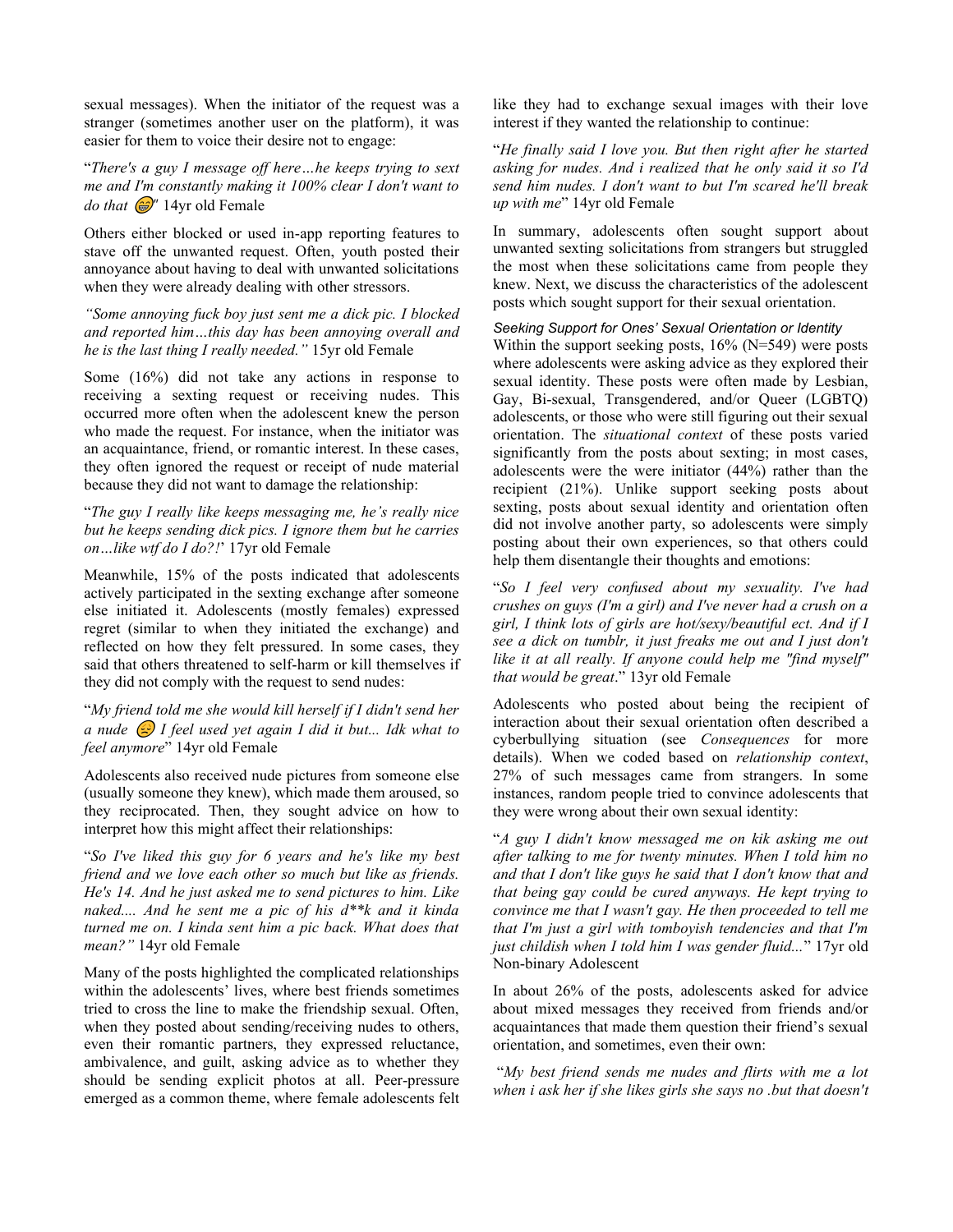*make any sense? and i kinda like her.btw im bi wtf help*   $\circled{2}$ " 15yr old Female

Fewer posts described a situation with a romantic partner (9%). In these cases, adolescents in non-heteronormative relationships sought advice on how to navigate disrespectful questions about their relationships:

"*So Im dating this girl and we're constantly asked 'who's the man in the relationship?' I'm pissed cause 1st off were both females…Neither of us have figured out who is either submissive or dominate in this relationship…I didn't want shit like this."* 15yr old Female

In some cases (7%), posters described their challenges regarding their families. They expressed gratitude that they could come to the internet for advice when their families were not understanding. They wanted help on how to come out to their families. These adolescents expressed relief that they were receiving support for their choices and wanted to share that relief with others in the support community. In summary, they used the online peer support platform to explore their sexual identities and get advice on how to interpret their own internal struggles around gender and sexuality, as well as how to deal with how this identity affected their interactions with others, both on and offline.

## *Support Seeking for Sexual Abuse*

A relatively small number of posts sought support for online sexual abuse (8% N=292). Some of these posts were about online sexual interactions leading to rape, while others described cyber-violations that emotionally harmed the adolescent given past sexual abuse. Since the posts were categorized as abuse, adolescents were in all cases the recipient of the sexual interaction, rather than the initiator. Many of these posts were significantly longer than posts in the previous categories, often using a narrative approach to tell their stories, as there was a lot for these adolescents to unpack. In several cases, posts that would have otherwise been classified as unwanted sexting interactions were coded as abuse due to the adolescents' personal history and emotional trauma. Often, someone unintentionally brought back memories of past sexual abuse that made the adolescents feel vulnerable, violated, and triggered:

"*EEEEW!!!! some guy just randomly messaged me on Kik and asked if i had a big... i cant even stand to say it... i was raped when i was five and the dude that did that to me... kept saying "look at you, you have a peanut!!!!" #ImScared*" 16yr old Male

In other cases, the unwanted interaction was with an adult that the adolescent knew and realized that the behavior was inappropriate. Below, the 16-year-old female asked the community whether she should entrap her predator to get him "sent down," or whether doing this would be wrong:

"*There's a man who's is my dads friend…he just asked me to send him a pic of me in my bra. Am I doing a bad thing or carry on and get him sent down? Obviously I have been* 

*abused as a child and I hate pedophiles I'm just helping clear the world if a sicko I'm 15 he's 40 he has been messaging me for over a year."* 16yr old Female

In terms of *relationship context*, 45% of the posts involved a stranger. These adolescents recounted situations where they were forced to engage with someone else sexually online, often years after the abuse occurred:

"*i was 11 when some 20 something year old man forced me to send him nudes and forced me to do gross things on facetime, telling me he'd kill me if i didn't, or that he'd send a video of me watching him jack off to all my contacts.*" 16yr old Male

About 21% of the posts involved acquaintances. In these cases, the abuse occurred both online and offline. Like the previous example, posters often felt forced into a situation they could not control. Sometimes this involved past consensual interactions that the adolescent later regretted. They posted because they felt trapped and scared.

"*Ive been sexually abused/harassed online and in real life by these guys at my school but i can't actually get help because i... Did some stuff with one of them so if i try to tell someone, they have blackmail on me, and i could potentially get arrested and im terrified*." 15yr old Unspecified Gender

Another 17% of the online sexual abuse posts involved a significant other. Again, these posts often co-mingled offline and online abuse that happened in the past with an "ex." Adolescents felt triggered and needed somewhere to share and these traumatic experiences. A small percentage (7%) of adolescents posts mentioned online sexual abuse involving a family member (e.g., parents, siblings, uncles).

"*so last night I asked my brother if he wanted to smoke weed with me he said no so then after awhile he asked for my snapchat I gave it to him he asked me if I wanted to see his dick I said WHAT*" 14yr old Female

A concerning trend across the sexual abuse posts was that the poster did not indicate reporting the abuse to the proper authorities. This was often because they felt trapped by their abusers or ashamed by their own actions.

# *Seeking Support for Sexually Explicit Content*

The least common  $(7\%, N=231)$  type of sexual interaction for which they sought support was sexually explicit content. In about 29% of the posts, they were the recipients of explicit content, while in 23% of the posts they consumed pornography at their own volition. In the posts where adolescents were the recipients, 19% indicated that the interaction was unwanted. In most cases, they complained about unwanted explicit content showing up in their social media feeds from the people they were connected to online:

"*I'm sick off it seening half naked, nude, bra and undies on my feed Instagram, Facebook and everywhere. It's so disgusting*  $\mathbb{C}^n$  17yr old Female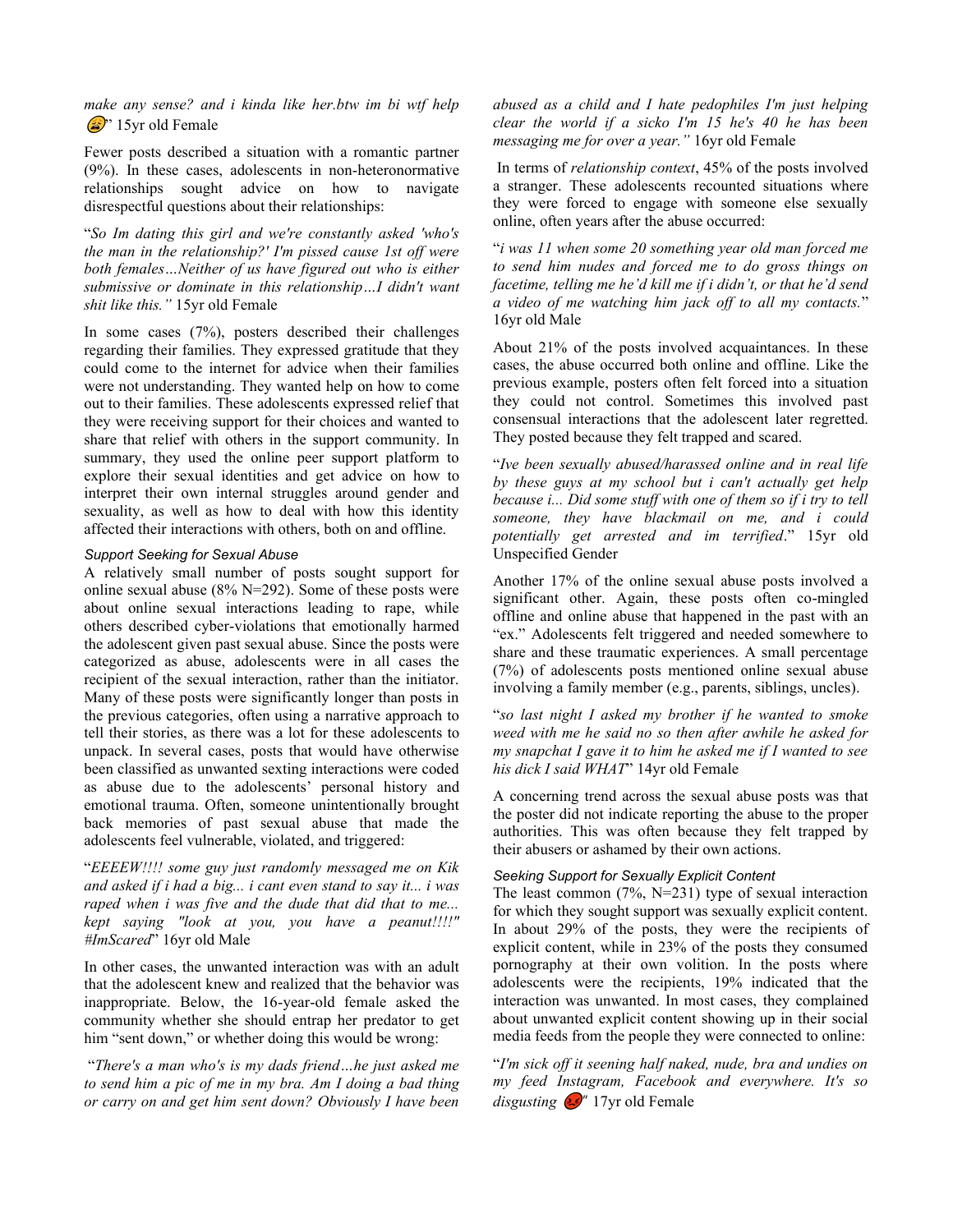Adolescents also described situations that occurred with an acquaintance  $(15%)$  or romantic partner  $(15%)$ . In these cases, they were often being pressured to consume sexually explicit content for the benefit of the relationship:

"*I have a fear of sex and nudity. My boyfriend is nice he wanted to help me…He asked me to watch porn because he thought watching it would make me less scared. But turns out I got even more scared.* " 15yr old Female

In summary, we discussed support seeking for different sexual categories and their characteristics. Next, we discuss the consequences of online sexual experiences.

## **The Consequences of Online Sexual Experiences**

Next, we explored the *consequences* identified in the posts after adolescents were involved in online sexual interaction.

## *Negatively Impacted Mental Health*

Many posts explicitly or implicitly described how online sexual experience negatively impacted the adolescent's mental health. This was most prevalent within sexual abuse posts (48%), where adolescents described emotional and mental trauma, combined with guilt, shame, and fear:

"*I've been raped by a guy I met online. I thought it would never happen to be because I wasn't really insecure... I've been chatting with him for 1 1/2 years before he wanted to meet... It's all my fault. I feel awful."* 15yr old Female

This sentiment was also present in 35% of the sexting posts when shared images were later used against them:

*"i sent a nude to my now ex bf bout a year ago and he sent it to ppl and every1 keeps calling me a thot and just the worst things u could imagine at school i already planned everything out for suicidie"* 13yr old Female

For explicit content, the most common mental health problem (29%) was addictive behaviors that made adolescents feel out-of-control and ashamed:

"*Sending nudes is a bad thing? As long as watching porn? I'm a 14 year old girl and I want to stop doing the two of them but I always fail and feel really bad*" 15yr old Female

When adolescents revealed their sexual orientation, they were often ostracized or ridiculed by others, which negatively impacted their mental health (24%). Losing the support of friends and family during a critical time in their sexual development was detrimental to their self-esteem:

"*Bisexual and ashamed my friend blocked me off snapchat told all her friends they started removing me off their friend list just because I came out I cAnt even look in the mirror of myself*  $\rightarrow$  16yr old Female

Mental health consequences ranged greatly—from mild embarrassment, rage, hopelessness, self-harm, to suicidal ideation and actual attempts on the adolescent's life.

## *Online Harassment Resulting from Sexual Interactions*

Being bullied was also a direct consequence of online sexual experiences. In 15% of the online sexual abuse posts and 4% of sexting posts, insult was added to injury when the adolescents' sexual abuse was recorded and shared with others, who then ridiculed them for being promiscuous or damaged goods:

"*I was sexually assaulted my an ex I had and he put my assault on video and showed a bunch of people...which led me to being sexually harassed at school ... the guy is now my ex and he's texting me saying that I'm a santa and a hoe for being sexually assaulted*." 15yr old Female

In some cases, this hurt the adolescents' reputation and led to name-calling. Some more extreme cases often occurred once an intimate or trust relationship degraded to the point where the offending party used the digital imagery as a form of revenge porn or sextortion.

Other posts mentioned being bullied because of sexual orientation (10%). Adolescents complained recounted receiving hate messages from the people who harassed them over their sexual identity or orientation:

"*Ok so I'm gay... And some how some random person found that out and messaged me that I'm a stupid ass lesbian and I should go die in a hole... And I'm fuck sick and tired of you people who can't accept other people that are apart of the LGBT+ community.*" 12yr old Female

Harassment compounded the problems adolescents experienced when trying to understand their sexual identity.

## *Positive Outcomes of Online Sexual Interactions*

Although most posts indicated negative consequences from adolescents' online sexual experiences (at least the ones they posted about in which to garner support), some adolescents expressed positive outcomes. For instance, sexting gave them pleasure or made them feel good about pleasing others when other life-situations made life seem depressing. To this extent, sexting was used as a coping mechanism to get some relief and a sense of empowerment.

"*Recently I've found myself wanting to start to send nudes again. I know I shouldn't, it's illegal and over all just a thing that could come back and haunt me. I just feel so out of control with my life and so worthless at the moment that at least if I can give someone some sort of pleasure it'll make me stop feeling this way."* 16yr old Female

In the next section, we describe the posts where adolescents were trying to connect with others.

## **Trying to Connect with Others**

In addition to seeking support, some adolescents posted because they wanted to connect directly with others (15% N=635). These posts differed from support seeking posts because the adolescents were explicitly trying to make oneto-one connections for support, rather than seeking it broadly from the crowd. Most of these posts (62%, N=392)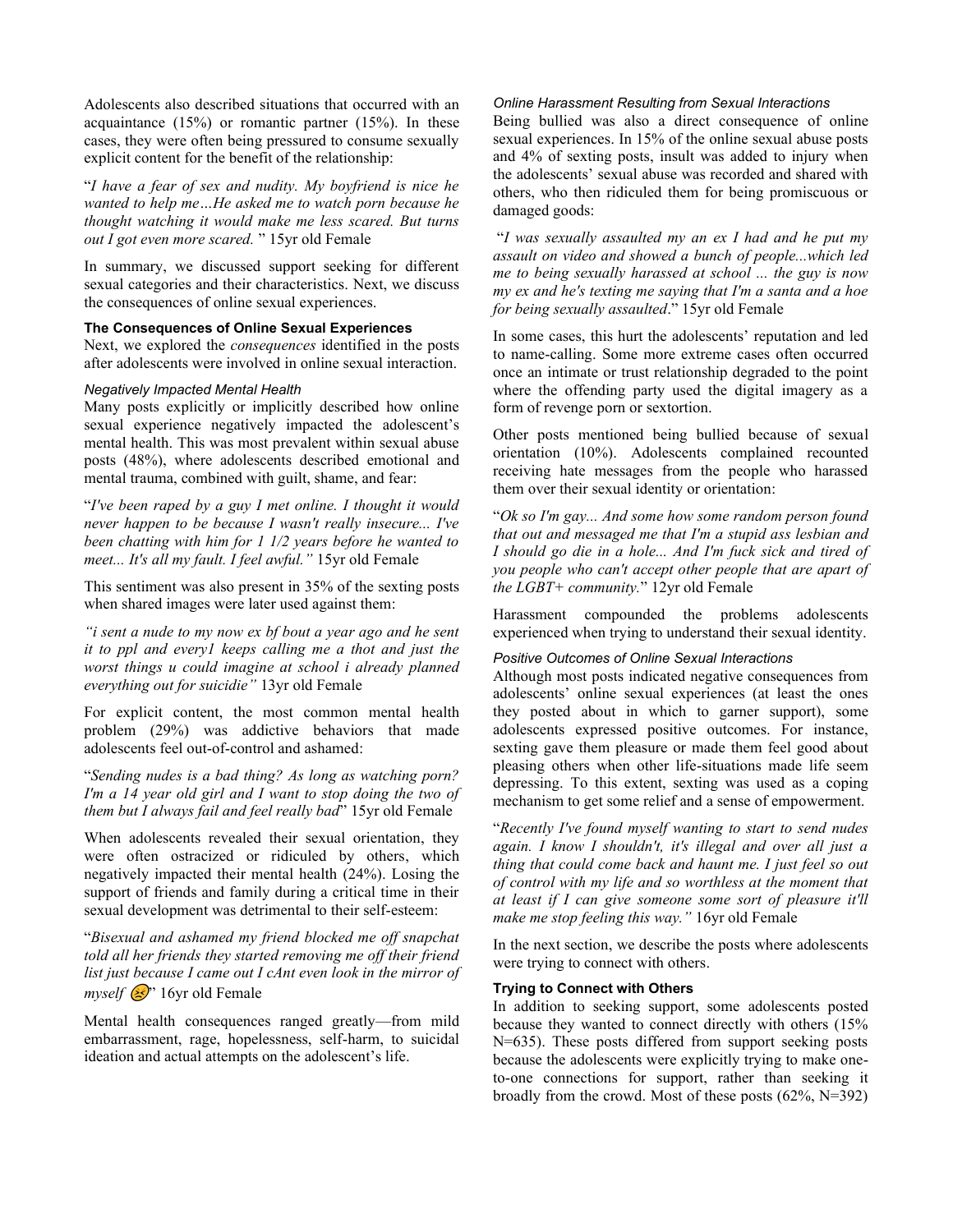were from LGBTQ youth trying to connect with other LGBTQ, while other posts were adolescents trying to make friends (37%, N=234) or to talk to someone else who was also sexually abused (5%, N=30). A common type of post in this category was an adolescent stating their sexual orientation and providing their Kik user ID to have other youths of that orientation contact them. In some cases, adolescents wanted to talk to someone who could help them come out to their families:

"*Is anyone else bisexual on here? Need some advice, I don't know how to come out to my family. Could you leave your Kiks below. Thankyou*  $\mathcal{P}$ <sup>"</sup> 15yr old Female

Several posts came from frustrated adolescents, who wanted to connect with others on a meaningful level but wanted to avoid sexual solicitations. These posts indicated that even though this platform was for support, adolescents often received unwanted sexual solicitations instead:

*"Y'know what I really hate..? When I say on here "I really want to talk to someone." and when I do all they want to do is sext or send dirty pictures. I really do want to just TALK.."* 15yr old Female

Females were particularly forlorn that they were not receiving the support they came there to get:

"*I just feel so lonely. Nobody really talks to me and when they do talk to me all they want from me is sex… I don't want to talk about sex and sending nudes…I want to talk about my problems without getting shut down about how I'm just complaining just to complain.*" 16yr old Female

Some male users even acknowledged that most guys seemed to come to the platform to engage in sexual interactions. As a result, "guys" who joined the platform to make friends and talk had a hard time connecting with overly cautious "girls." In the next section, we discuss the posts that aim to provide advice to others.

#### **Giving Advice to Others**

There was a small portion of posts  $(5\%, N=200)$  that gave advice to others about online sexual risks. Of these posts, (62%) gave others advice on how to deal with unwanted sexting solicitations and even bad actors on the platform itself. Posts often included a general plea, an expression of frustration, and/or actionable advice on how to avoid such unwanted interactions. Other posts specifically warned others about users that they had negative interactions with in the past, so that they could stay away from predators:

"*Stay the hell away from* [ID] *he is a perv all he wants is for girls to send him nudes he found my Kik on here and started texting me...*" 14yr old female

Other adolescents posted pleas to potential offenders telling them to go elsewhere and not prey on vulnerable people.

## **DISCUSSION**

We discuss the implications of our findings and present design recommendations for online peer support platforms.

## **Online Sexual Experiences as the New Norm**

Exploring one's sexuality is a normal and healthy part of adolescence [19], and as adolescents spend more time online, online sexual experiences have become a normal part of their lives. Adolescents in our dataset often treated online sexual interactions as if they were a natural progression of romantic relationships. Similar to offline sexual interactions [44], adolescents in our study wanted help navigating these situations and were desperately reaching out to strangers for advice on how best to handle serious life decisions. Unfortunately, while there are extensive resources for adolescents to learn about healthy versus risky sexual experiences offline [27], the risk narrative around online sexual interactions has limited sexual health resources for these interactions from becoming a mainstream part of sex education. We recommend a societal shift that acknowledges that online sexual interactions are now part of a adolescents' everyday life; therefore, we need to teach adolescents how to engage in these sexual experiences *safely*. We urge researchers and practitioners to advocate for safe online sexual education for adolescents. For instance, educators could help adolescents weigh the benefits and risks of sexting and discuss safety and exit strategies.

# **The Double-Edge Sword of Online Peer Support**

Our analysis uncovered that adolescents, specifically, ones struggling with their mental health, sexuality, and technology-mediated relationships, came to this online platform to seek support. Vulnerable youth (e.g., LGTBQ and survivors of sexual abuse) often reached out to others directly for help and to form personal connections based on shared life experiences. In this way, the platform empowered adolescents, gave them hope, a sense of community, and belonging—all positive characteristics that have been associated with online mental health peer support platforms [38]. Yet, while these adolescents were exposing their most intimate thoughts, desires, and personal details (e.g., Kik IDs) to receive support from their network, they also received unwanted sexual advances from strangers to the point that some adolescents posted to warn others about malicious users. Essentially, the platform was exposing adolescents to some of the same harmful experiences they were there to overcome. This raises the question as to whether the benefits of online peer support outweigh the potential risks—or how we might design these platforms in a way that optimizes benefits and mitigates risks. Therefore, we offer some recommendations for designing online peer support platforms to better meet the needs of adolescents.

#### **Implications for Design**

While the anonymity of the platform gave adolescents the opportunity to discuss topics they normally did not feel comfortable talking about in the real world, it also placed them at higher risk. One of the main themes that emerged in this paper was the problem of adolescents encountering "bad actors" [8] as they sought peer support and social connection with others online. A possible solution for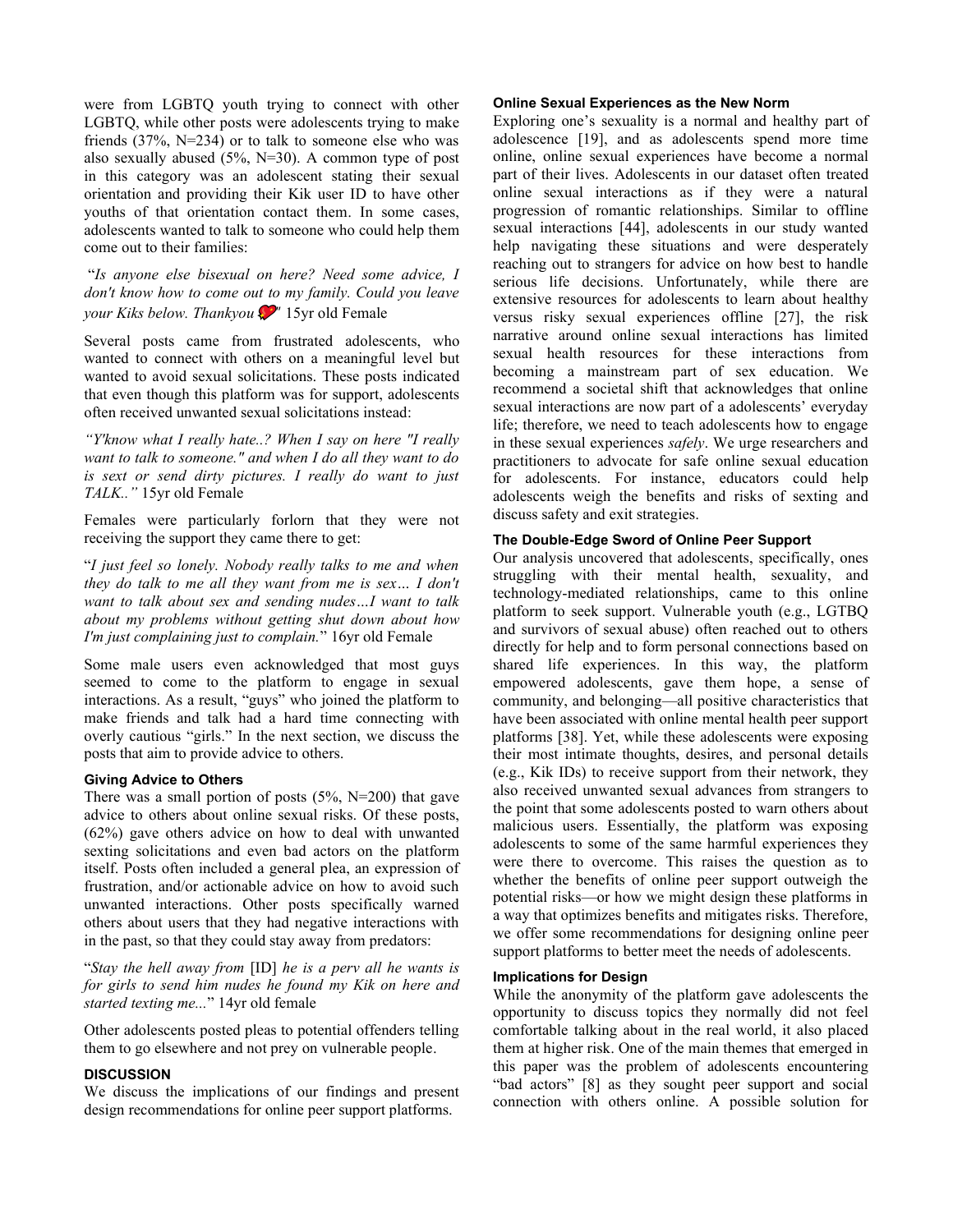combating bad actors is to create safe spaces that are designed specifically for adolescents to have frank conversations about their online sexual experiences. These peer support platforms could be membership restricted by age and real identity but facilitate support through anonymity. Further, online peer support platforms could implement peer-based affinity spaces [1] that are restricted to adolescents who identify with certain groups (e.g., LGBTQ, females, by age, etc.). These affinity spaces might safeguard youth from encountering unwanted solicitations or online harassment about their sexual orientation. Ideally, these platforms would be moderated by trained peer counselors and sexual health professionals that understand the types of sexual interactions teens encounter online, so that parents can be assured that their adolescents are getting sound advice. Making such online resources accessible for adolescents could prevent them from going to less reputable websites or niche websites (such as ones geared towards mental health issues) to seek peer support. We might also reflect on whether designing platforms specifically for safe consensual sexting for adolescents would be beneficial.

While the platform studied was moderated and had clear community standards against online harassment and solicitations, it was clear from the posts that unwanted interactions that violated these standards still occurred. This problem could potentially be alleviated by leveraging machine learning approaches to identify such violations. For instance, Wohn et al. [54,56] recently proposed leveraging human-technology partnerships and algorithmic systems to alleviate the burden of human moderators. Combining this approach with Wisniewski's and De Choudhury's [57] concurrent efforts to create humancentered algorithms [45] to accurately detect adolescent online risks, could be a novel approach to ensuring the online safety of adolescents seeking online peer support. As such, an interesting design implication and future research problem is determining how human-centered approaches to machine learning could be used to disentangle online sexual abuse from other forms of normal online sexual exploration to improve risk detection. For instance, we found that relationship context was a salient feature in unequivocally unwanted sexual solicitations. Therefore, accurately classifying or allowing adolescents to categorize individuals as known or unknown contacts would help automated approaches distinguish between unwanted solicitations and more nuanced interactions. Such algorithms could then be embedded in peer support and/or social media platforms, so that these platforms share the social responsibility of protecting adolescents from sexual exploitation, while not inhibiting them from seeking support for or engaging in developmentally appropriate sexual behaviors online. Additionally, posts often disclosed sexual abuse, selfharming behaviors, and suicidal thoughts. Similar humancentered risk detection approaches could help identify these imminent risks to youth and offer real-time support and provide evidence-based interventions to mitigate harm.

## **Limitations and Future Research**

Our analysis was based on posts made by adolescents on a mental health-oriented peer support platform for adolescents and young adults. Therefore, our results may not be generalizable to other populations. We likely encountered more negatively biased sexual experiences and abuse narratives given the nature of the platform. Future research should verify whether our results hold for more diverse adolescent populations. Second, the challenge of scaling big data for qualitative research is an open problem that multiple researchers in the SIGCHI community are currently trying to tackle [15,58]. Our dataset was scoped based on a grounded and iterative process of manually identifying relevant keywords in the data. It is possible that other relevant keywords exist but were not included in our query. For instance, the word "fuck" was intentionally removed because this sexualized language has become prevalent in youths' everyday discourse and resulted in a high number of irrelevant posts.

Most importantly, how to ethically conduct online research, particularly with vulnerable population [49] is an important open issue within the SIGCHI community that warrants continuous scrutiny [22]. Hallinan et al. [22] explains that there is no single solution to ensuring ethical research and one must think about the beneficence (i.e., benefits versus risks) of one's research "holistically." For instance, we considered the public's expectations of the platform based on the site's terms of service, which stated that the data may be used for research purposes. Yet, we felt this was insufficient protection by itself, which is why we made sure that our quotations were anonymized and not publicly searchable as to mitigate potential harm to the youth whose data we analyzed. For our future work, we plan to take the same care in examining the types of peer support and advice adolescents receive from strangers (i.e., comments on these posts) about these experiences.

## **CONCLUSION**

The key take-away from this research is that online sexual interactions need to become part of the everyday discourse when educating adolescents about safe sex. We investigated the online sexual experiences of adolescents using realworld posts from a peer support platform. We found that online sexual experiences have become an irrevocable part of adolescents' sexual development and identified some of the benefits and challenges adolescents encounter when seeking support for these experiences.

## **ACKNOWLEDGMENTS**

We thank Amy Godfrey, Maria Lopez, Hannah Main, and Madison Maynard, who assisted with data coding. This research is partially supported by the U.S. National Science Foundation under grants IIP-1827700 and IIS-1844881 and by the William T. Grant Foundation grant #187941. Any opinions, findings, and conclusions or recommendations expressed in this material are those of the authors and do not necessarily reflect the views of the research sponsors.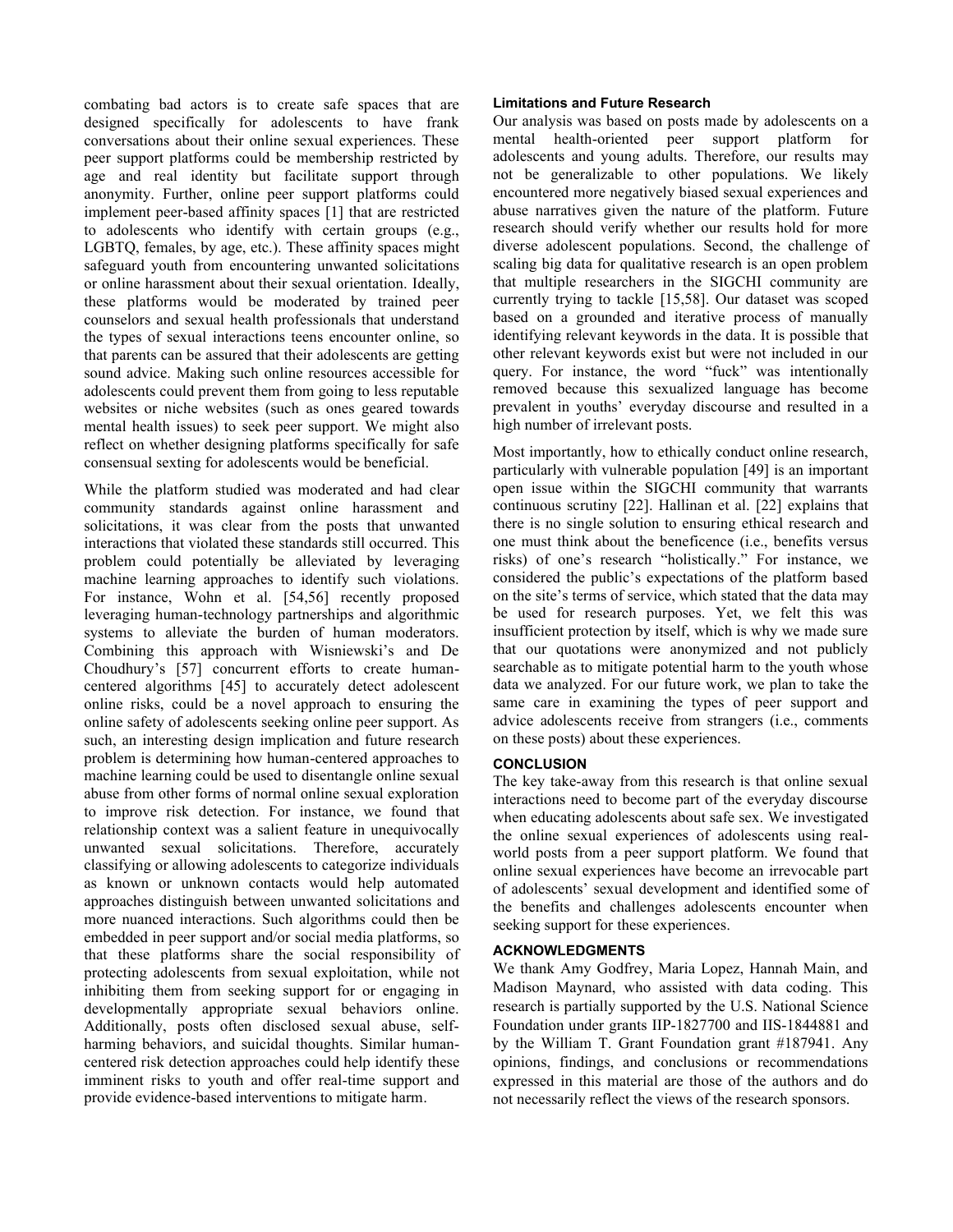## **REFERENCES**

- [1] Mona Humaid Aljanahi. 2019. "You Could Say I'm a Hardcore Fan of Dragon Ball Z": Affinity Spaces, Multiliteracies, and the Negotiation of Identity. *Literacy Research and Instruction* 58, 1: 31–48. https://doi.org/10.1080/19388071.2018.1520940
- [2] Nazanin Andalibi and Andrea Forte. 2015. Social Computing Researchers As Vulnerable Populations.
- [3] Nazanin Andalibi, Oliver L. Haimson, Munmun De Choudhury, and Andrea Forte. 2018. Social Support, Reciprocity, and Anonymity in Responses to Sexual Abuse Disclosures on Social Media. *ACM Trans. Comput.-Hum. Interact.* 25, 5: 28:1–28:35. https://doi.org/10.1145/3234942
- [4] Nazanin Andalibi, Oliver L. Haimson, Munmun De Choudhury, and Andrea Forte. 2016. Understanding Social Media Disclosures of Sexual Abuse Through the Lenses of Support Seeking and Anonymity. In *Proceedings of the 2016 CHI Conference on Human Factors in Computing Systems - CHI '16*, 3906– 3918. https://doi.org/10.1145/2858036.2858096
- [5] Monica Anderson and Jingjing Jiang. 2018. Teens, Social Media & Technology 2018 | Pew Research Center. Retrieved September 22, 2018 from http://www.pewinternet.org/2018/05/31/teens-socialmedia-technology-2018/
- [6] Karla Badillo-Urquiola, Xinru Page, and Pamela Wisniewski. 2019. Risk vs. Restriction: The Tension between Providing a Sense of Normalcy and Keeping Foster Teens Safe Online. In *The ACM CHI Conference on Human Factors in Computing Systems*.
- [7] Lindsay Blackwell, Emma Gardiner, and Sarita Schoenebeck. 2016. Managing Expectations: Technology Tensions Among Parents and Teens. In *Proceedings of the 19th ACM Conference on Computer-Supported Cooperative Work & Social Computing* (CSCW '16), 1390–1401.
- [8] Lindsay Blackwell, Mark Handel, Sarah T. Roberts, Amy Bruckman, and Kimberly Voll. 2018. Understanding "Bad Actors" Online. In *Extended Abstracts of the 2018 CHI Conference on Human Factors in Computing Systems* (CHI EA '18), W21:1–W21:7. https://doi.org/10.1145/3170427.3170610
- [9] danah boyd. *It's Complicated: The Social Lives of Networked Teens*. Yale University Press. Retrieved September 11, 2019 from http://journals.openedition.org/lectures/17628
- [10] Virginia Braun and Victoria Clarke. 2012. Thematic analysis. In *APA handbook of research methods in psychology, Vol 2: Research designs: Quantitative, qualitative, neuropsychological, and biological*.

American Psychological Association, Washington, DC, US, 57–71. https://doi.org/10.1037/13620-004

- [11] Juliet M. Corbin and Anselm Strauss. 1990. Grounded theory research: Procedures, canons, and evaluative criteria. *Qualitative Sociology* 13, 1: 3–21. https://doi.org/10.1007/BF00988593
- [12] Suzan M. Doornwaard, Megan A. Moreno, Regina J. J. M. van den Eijnden, Ine Vanwesenbeeck, and Tom F. M. ter Bogt. 2014. Young Adolescents' Sexual and Romantic Reference Displays on Facebook. *Journal of Adolescent Health* 55, 4: 535–541. https://doi.org/10.1016/j.jadohealth.2014.04.002
- [13] Nicola Döring. 2014. Consensual sexting among adolescents: Risk prevention through abstinence education or safer sexting? *Cyberpsychology: Journal of Psychosocial Research on Cyberspace* 8, 1. Retrieved September 21, 2018 from https://cyberpsychology.eu/article/view/4303
- [14] Keith F. Durkin and Clifton D. Bryant. 1995. "Log on to sex": Some notes on the carnal computer and erotic cyberspace as an emerging research frontier. *Deviant Behavior* 16, 3: 179–200. https://doi.org/10.1080/01639625.1995.9967998
- [15] Casey Fiesler, Jed Brubaker, Andrea Forte, Shion Guha, Nora McDonald, and Michael Muller. 2019. Qualitative Methods for CSCW: Challenges and Opportunities. 455–460. https://doi.org/10.1145/3311957.3359428
- [16] Robert J. Fisher. 1993. Social Desirability Bias and the Validity of Indirect Questioning. *Journal of Consumer Research* 20, 2: 303–315. https://doi.org/10.1086/209351
- [17] Andrea Forte, Michael Dickard, Rachel Magee, and Denise E. Agosto. 2014. What do teens ask their online social networks?: social search practices among high school students. In *Proceedings of the 17th ACM conference on Computer supported cooperative work & social computing - CSCW '14*, 28–37. https://doi.org/10.1145/2531602.2531723
- [18] Manuel Gámez-Guadix, Carmen Almendros, Esther Calvete, and Patricia De Santisteban. 2018. Persuasion strategies and sexual solicitations and interactions in online sexual grooming of adolescents: Modeling direct and indirect pathways. *Journal of Adolescence* 63: 11–18. https://doi.org/10.1016/j.adolescence.2017.12.002
- [19] Howard Earl Gardner and Katie Davis. 2013. *The App Generation: How Today's Youth Navigate Identity, Intimacy, and Imagination in a Digital World*. Social Science Research Network, Rochester, NY. Retrieved September 19, 2019 from https://papers.ssrn.com/abstract=2982119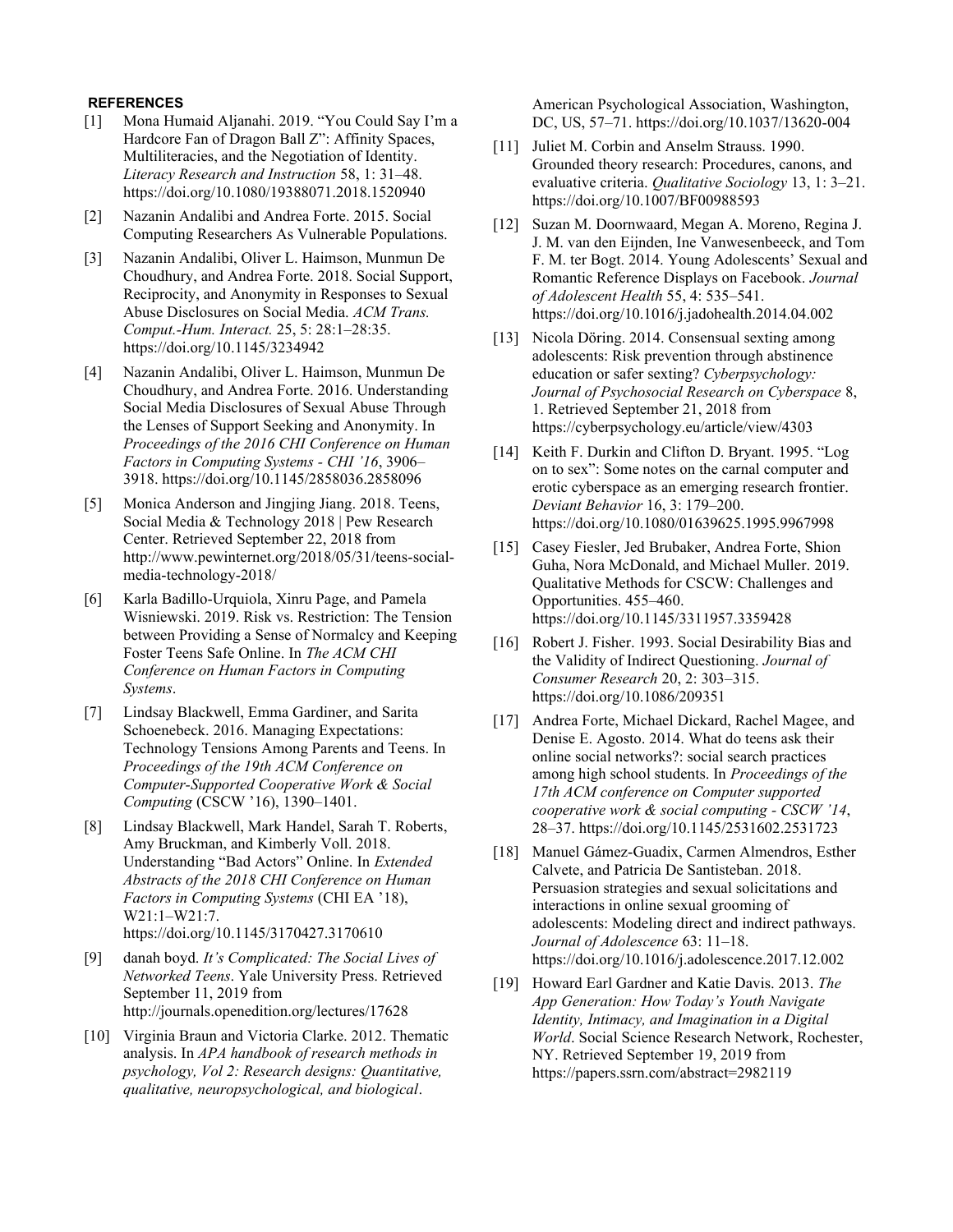- [20] Arup Kumar Ghosh. 2016. Taking a More Balanced Approach to Adolescent Mobile Safety. In *Proceedings of the 19th International Conference on Supporting Group Work* (GROUP '16), 495–498. https://doi.org/10.1145/2957276.2997025
- [21] A. Gorin and Arthur Stone. 2001. Recall biases and cognitive errors in retrospective self reports: A call for momentary assessments.
- [22] Blake Hallinan, Jed R Brubaker, and Casey Fiesler. 2019. Unexpected expectations: Public reaction to the Facebook emotional contagion study. *New Media & Society*: 1461444819876944. https://doi.org/10.1177/1461444819876944
- [23] Lisa M. Jones, Kimberly J. Mitchell, and David Finkelhor. 2012. Trends in Youth Internet Victimization: Findings From Three Youth Internet Safety Surveys 2000–2010. *Journal of Adolescent Health* 50, 2: 179–186. https://doi.org/10.1016/j.jadohealth.2011.09.015
- [24] MPH Joseph A. Dake PhD, MPH James H. Price PhD, MSN Lauren Maziarz RN, and Britney Ward MPH. 2012. Prevalence and Correlates of Sexting Behavior in Adolescents. *American Journal of Sexuality Education* 7, 1: 1–15. https://doi.org/10.1080/15546128.2012.650959
- [25] Melissa Kang and Susan Quine. 2007. Young people's concerns about sex: unsolicited questions to a teenage radio talkback programme over three years. *Sex Education* 7, 4: 407–420. https://doi.org/10.1080/14681810701636010
- [26] Jung-Eun Kim, Emily C. Weinstein, and Robert L. Selman. 2017. Romantic Relationship Advice From Anonymous Online Helpers: The Peer Support Adolescents Exchange. *Youth & Society* 49, 3: 369– 392. https://doi.org/10.1177/0044118X15604849
- [27] Pamela K. Kohler, Lisa E. Manhart, and William E. Lafferty. 2008. Abstinence-Only and Comprehensive Sex Education and the Initiation of Sexual Activity and Teen Pregnancy. *Journal of Adolescent Health* 42, 4: 344–351. https://doi.org/10.1016/j.jadohealth.2007.08.026
- [28] Panagiota Korenis and Stephen Bates Billick. 2014. Forensic Implications: Adolescent Sexting and
- Cyberbullying. *Psychiatric Quarterly* 85, 1: 97–101. https://doi.org/10.1007/s11126-013-9277-z
- [29] Amanda Lenhart. 2015. Teens, Social Media & Technology Overview 2015. *Pew Research Center: Internet, Science & Tech*. Retrieved May 25, 2017 from http://www.pewinternet.org/2015/04/09/teenssocial-media-technology-2015/
- [30] Amanda Lenhart, Monica Anderson, and Aaron Smith. 2015. Teens, Technology and Romantic Relationships | Pew Research Center. Retrieved

November 29, 2018 from http://www.pewinternet.org/2015/10/01/teenstechnology-and-romantic-relationships/

- [31] Xiao Ma, Jeff Hancock, and Mor Naaman. 2016. Anonymity, Intimacy and Self-Disclosure in Social Media. In *Proceedings of the 2016 CHI Conference on Human Factors in Computing Systems - CHI '16*, 3857–3869. https://doi.org/10.1145/2858036.2858414
- [32] A. E. Marwick and d. boyd. 2014. Networked privacy: How teenagers negotiate context in social media. *New Media & Society* 16, 7: 1051–1067.
- [33] Tara Matthews, Kathleen O'Leary, Anna Turner, Manya Sleeper, Jill Woelfer, Martin Shelton, Cori Manthorne, Elizabeth Churchill, and Sunny Consolvo. 2017. Stories from Survivors: Privacy & Security Practices when Coping with Intimate Partner Abuse. 2189–2201. https://doi.org/10.1145/3025453.3025875
- [34] Bridget Christine McHugh, Pamela Wisniewski, Mary Beth Rosson, and John M. Carroll. 2018. When social media traumatizes teens: The roles of online risk exposure, coping, and post-traumatic stress. *Internet Research* 28, 5: 1169–1188. https://doi.org/10.1108/IntR-02-2017-0077
- [35] K. J. Mitchell, D. Finkelhor, and J. Wolak. 2001. Risk factors for and impact of online sexual solicitation of youth. *JAMA* 285, 23: 3011–3014. https://doi.org/10.1001/jama.285.23.3011
- [36] Kimberly J. Mitchell, David Finkelhor, and Janis Wolak. 2007. Online Requests for Sexual Pictures from Youth: Risk Factors and Incident Characteristics. *Journal of Adolescent Health* 41, 2: 196–203. https://doi.org/10.1016/j.jadohealth.2007.03.013
- [37] Kimberly Mitchell, Lisa Jones, David Finkelhor, and Janis Wolak. 2014. Trends in Unwanted Online Experiences and Sexting : Final Report. *Crimes Against Children Research Center*. Retrieved from http://scholars.unh.edu/ccrc/49
- [38] J. A. Naslund, K. A. Aschbrenner, L. A. Marsch, and S. J. Bartels. 2016. The future of mental health care: peer-to-peer support and social media. *Epidemiology and Psychiatric Sciences* 25, 2: 113–122. https://doi.org/10.1017/S2045796015001067
- [39] Anthony T. Pinter, Pamela J. Wisniewski, Heng Xu, Mary Beth Rosson, and Jack M. Caroll. 2017. Adolescent Online Safety: Moving Beyond Formative Evaluations to Designing Solutions for the Future. In *Proceedings of the 2017 Conference on Interaction Design and Children* (IDC '17), 352–357. https://doi.org/10.1145/3078072.3079722